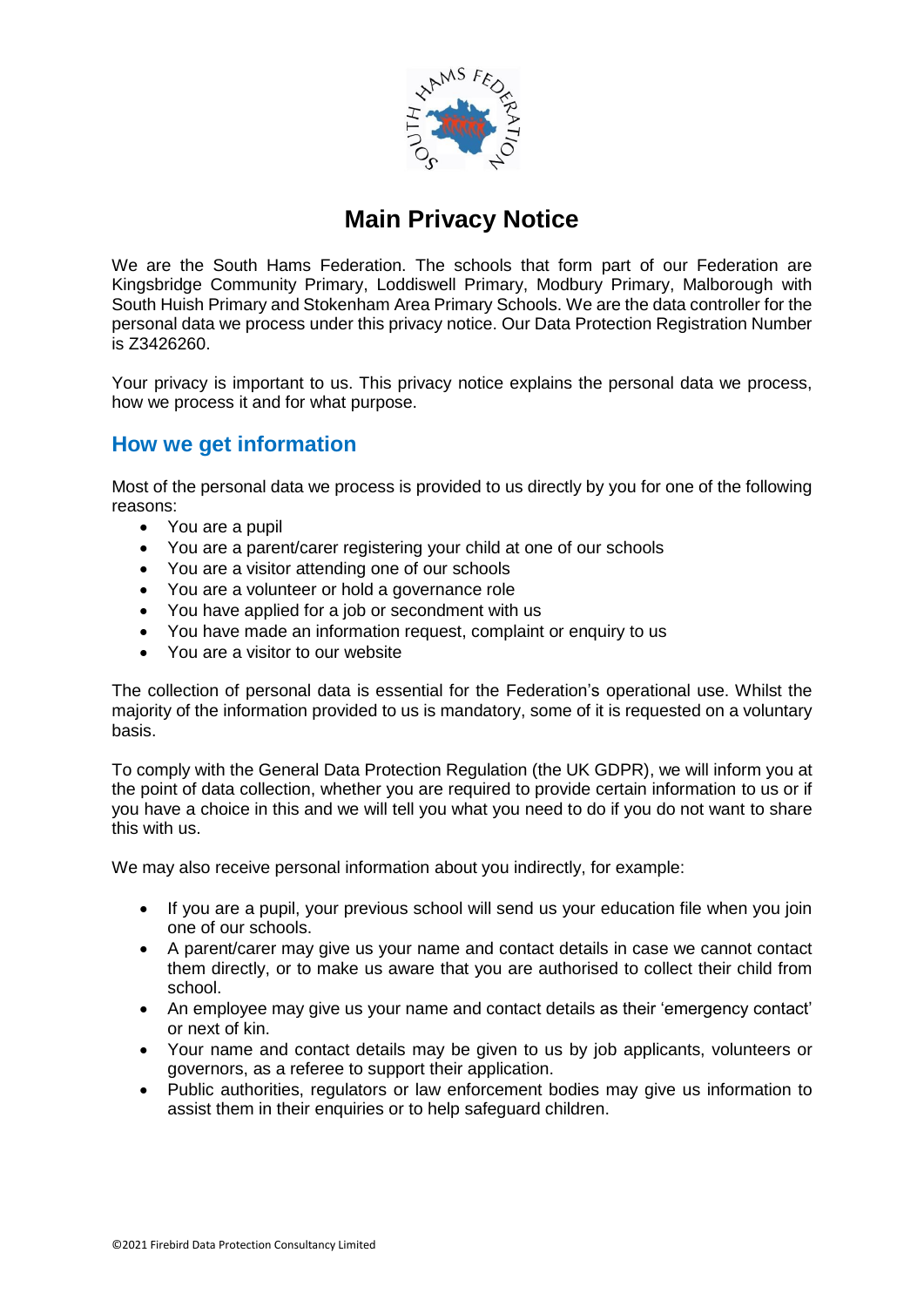## **Personal information we collect and why**

We collect personal information about a range of people as part of the day-to-day running of our Federation.

#### **Pupils**

| <b>Description</b>             | <b>Examples</b>                                                                                                                                                                                                  |
|--------------------------------|------------------------------------------------------------------------------------------------------------------------------------------------------------------------------------------------------------------|
| <b>Personal identifiers</b>    | Name, date of birth, contact details, unique pupil number,<br>candidate or examination numbers                                                                                                                   |
| <b>Characteristics</b>         | Ethnicity, language, religious beliefs and free school meal<br>eligibility.                                                                                                                                      |
| Safeguarding<br>information    | Court orders, professional involvement, observations and<br>outcome.                                                                                                                                             |
| <b>Travel</b>                  | School travel arrangements.                                                                                                                                                                                      |
| <b>Health information</b>      | Medical such as doctor's information, child health, dental<br>health, allergies, medication, disability, dietary and other<br>relevant health information (such as COVID19) and special<br>educational needs.    |
| <b>Education</b>               | Educational performance, attainments, achievements, exam<br>grades.                                                                                                                                              |
| <b>Attendance</b>              | Sessions attended, number of absences, absence reasons<br>and any previous schools attended.                                                                                                                     |
| <b>Behavioural information</b> | Exclusions and any relevant alternative provision put in<br>place.                                                                                                                                               |
| <b>Faith and beliefs</b>       | Religious or other beliefs.                                                                                                                                                                                      |
| <b>Images</b>                  | CCTV, photographs or video recordings of you or your work<br>(such as official school photographs, classwork activities,<br>performances or events, school trips and sports days), visitor<br>management system. |
| <b>Consent</b>                 | Your consent preferences                                                                                                                                                                                         |
| <b>Biometric data</b>          | Your fingerprints for our cashless catering or library services                                                                                                                                                  |

We need this information for a variety of reasons, for example to process your admission request to join one of our schools and to help us build a picture of your educational, social and health needs, so we can support you and comply with our legal responsibilities for data collection and sharing with the Department for Education (DfE).

For more details see our **Pupil Privacy Notice** available via our websites**:** 

[GDPR | Kingsbridge Community Primary School \(kingsbridgeprimary.co.uk\)](https://www.kingsbridgeprimary.co.uk/gdpr-1/) GDPR – [Loddiswell Primary School](https://www.loddiswellprimaryschool.co.uk/gdpr/) (incl. Preschool) GDPR – [Malborough with South Huish Church of England Primary School](https://www.malboroughprimaryschool.co.uk/gdpr/)  [\(malboroughprimaryschool.co.uk\)](https://www.malboroughprimaryschool.co.uk/gdpr/) GDPR – [Modbury Primary School](https://www.modburyprimaryschool.co.uk/gdpr/) GDPR – [Stokenham Primary School](https://stokenhamprimaryschool.co.uk/gdpr/)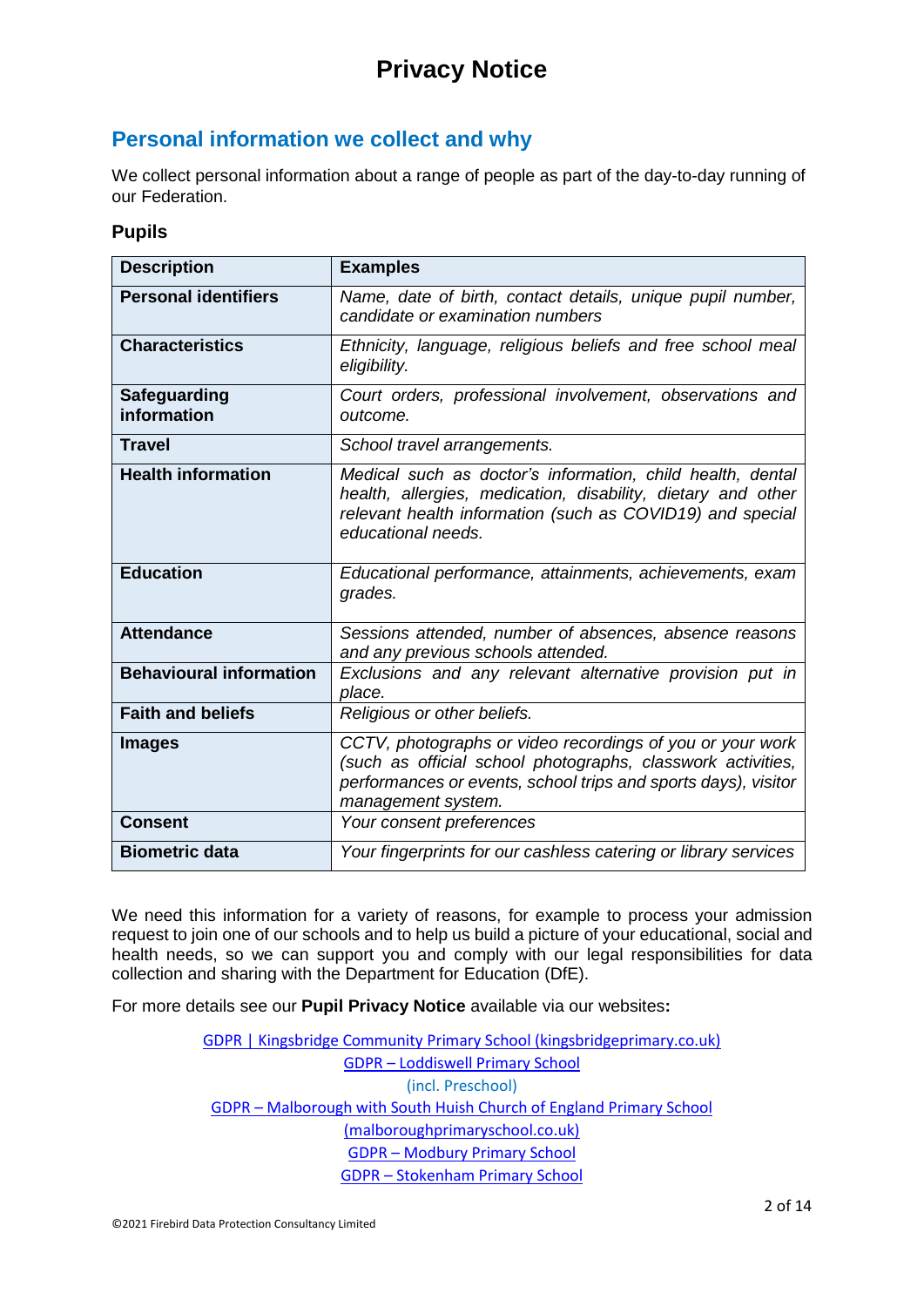## **Parents and carers**

We collect the following information about you:

- Your name and contact details
- Relationship to your child/our pupil and your parental responsibility status
- Information about quardianship or family circumstances (eq court orders, parental separation/divorce, professional involvement or other matters which may affect the pupil's home or school life)
- Bank account details
- Your consent preferences
- Whether or not you are a serving member of the armed forces
- Your image captured on our CCTV system or on our electronic visitor management system

We need this information for a variety of reasons, for example to:

- Register your child at one of our schools
- Keep you informed of your child's attainment, achievements and attendance levels
- Contact you in an emergency
- Enable you to pay for school trips, resources or catering services online
- Safeguard and promote the welfare of your child or others and where relevant enable us to assist in crime prevention, detection and public safety
- Keep you informed about school news, events and celebrations

### **Emergency contacts for pupils**

We collect the following information about you:

- Your name and contact details
- Your relationship to the pupil
- Special notes about collecting the pupil (e.g. password, regular days you are authorised to collect the child)
- Your image captured on our CCTV system or on our electronic visitor management system

We need this information to contact you following an incident or emergency involving one of our pupils, where we have been unable to contact their parents or to enable us to release the child into your care.

### **Emergency contacts for employees**

We collect the following information about you:

- Your name and contact details
- Relationship to the employee

We need this information to contact you following an incident or emergency involving one of our employees, where they are unable to contact you themselves (e.g. due to illness or injury).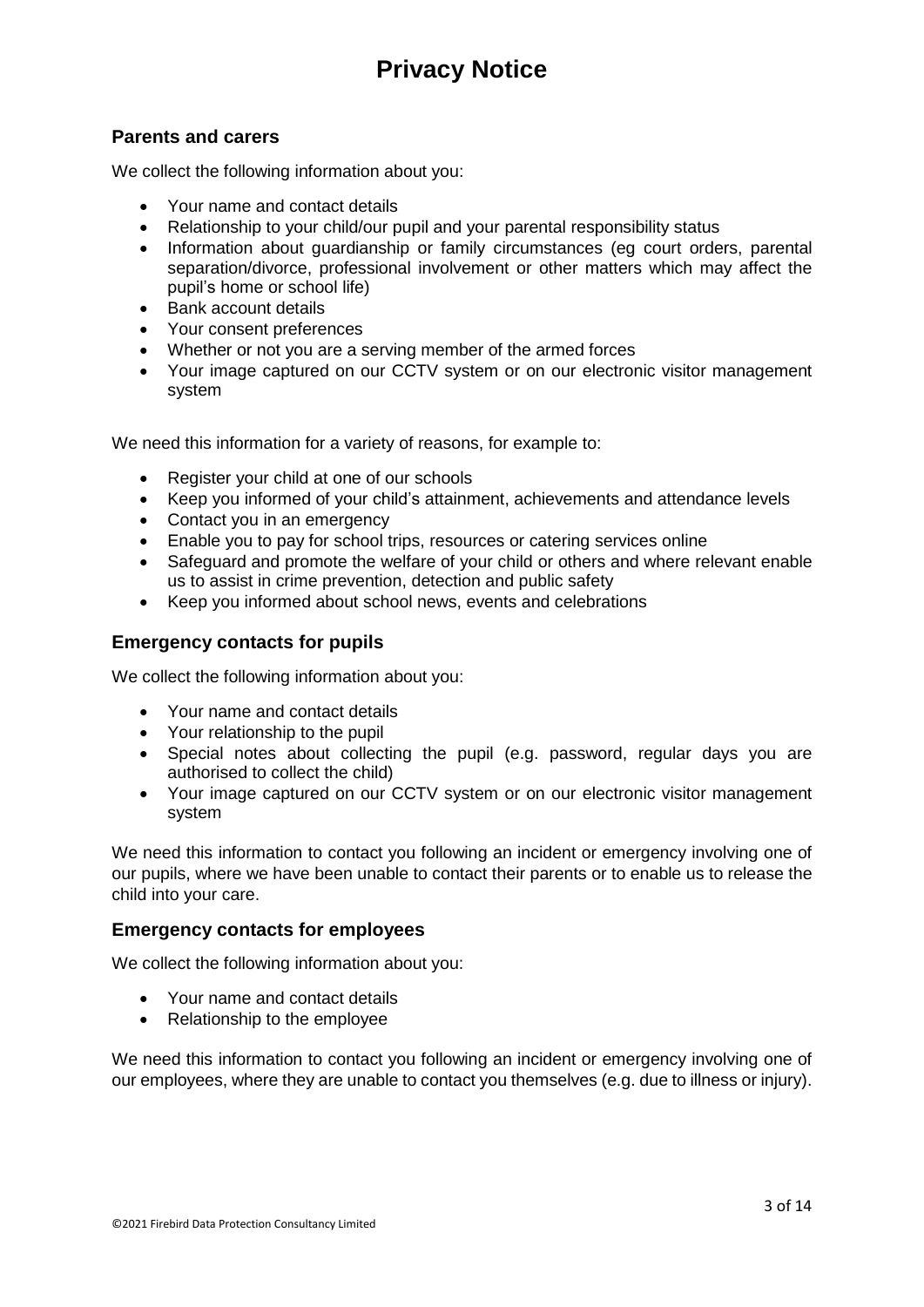## **Referees for job applicants, volunteers or governors**

We collect the following information about you:

- Your name and contact details
- Relationship to the job applicant (eg current or previous employer), volunteer or governor
- Reference you provide about the applicant

We need this information to contact you to seek a reference about the applicant and to assess their suitability for the role.

### **Volunteers**

We collect the following information about you:

- Your name and contact details
- Outcome of your Disclosure and Barring Service (DBS) check and certificate number
- Relevant training or qualifications
- Dates when you have volunteered
- Health, disability or dietary requirements you have chosen to share with us
- Your image captured on our CCTV system or on our electronic visitor management system
- Photographs of you which may be captured during official school photos; class work; sports or other activities or performances

We need this information to keep in touch with you; to keep a record of any school events, trips and activities you are involved in and to safeguard the health and welfare of our volunteers, employees and pupils.

### **Visitors to our schools**

We collect the following information about you:

- Your name and contact details
- Company you work for (where relevant)
- Your car registration number (if parked on our premises)
- Disclosure and Barring Service (DBS) Certificate number (where relevant)
- Your image captured on our CCTV system or on our electronic visitor management system

We need this information keep a register of who is on our premises, for use in case of a fire or other incident; to meet our statutory duties for safeguarding children and to create an identification badge for security purposes.

### **People who make a complaint, information request or enquiry**

We collect the following information about you:

- Your name and contact details
- Details about your complaint, request or enquiry and the outcome

We need this information to address your complaint, request or enquiry and to keep a record of the outcome for our administration purposes, and to use in any further complaints, appeals or tribunals which you are involved in.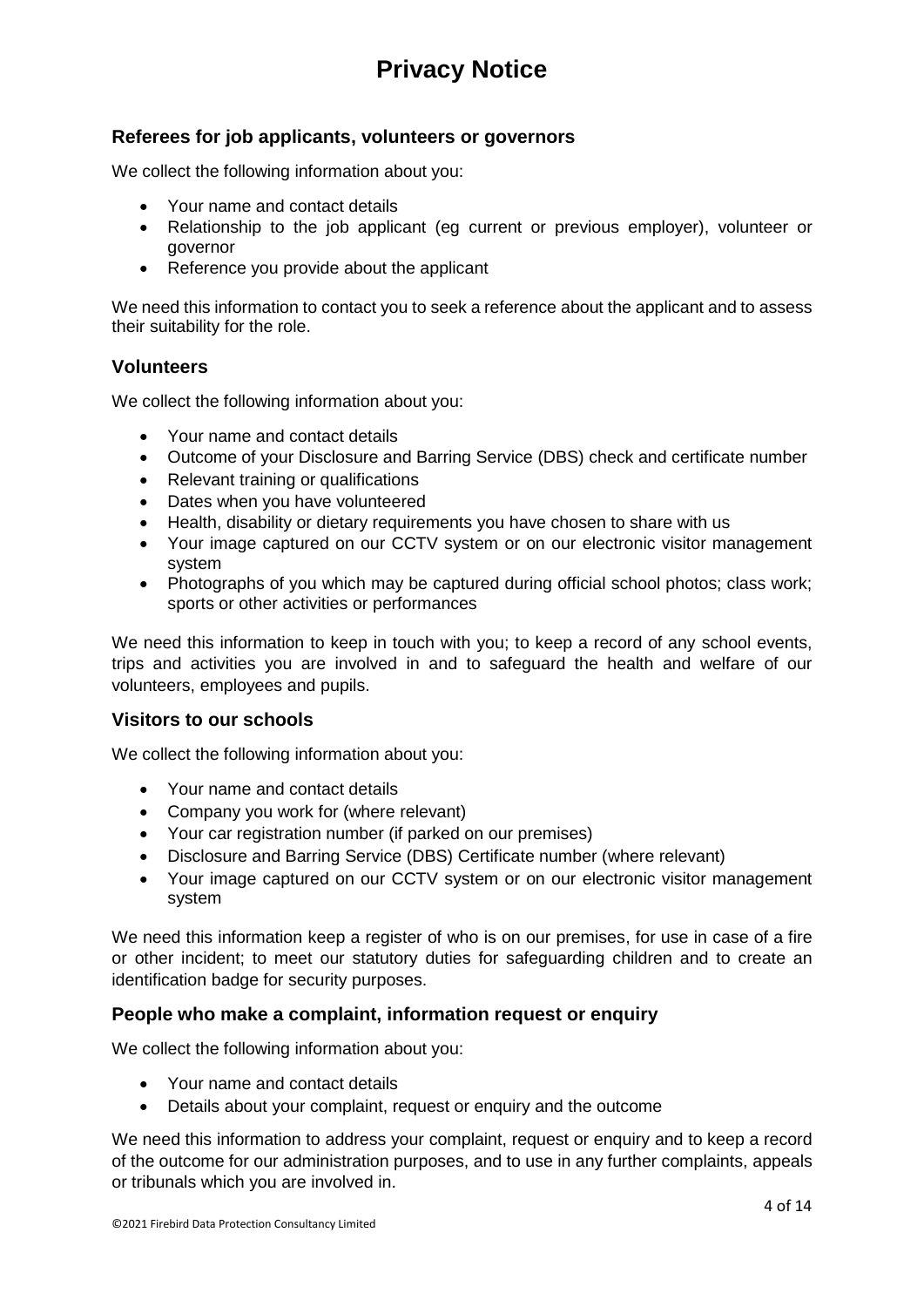## **Job applicants**

We collect the following information about you:

- Your name and contact details
- The position you are applying for
- Characteristics information (such as your gender, age and ethnic group)
- Your education, experience and qualifications
- Personal statement to support your application
- Your health, disability or dietary requirements you have chosen to share with us

We need this information to assess your suitability for the role; contact you if you are successful in your application; keep a record of our decision making and monitor and comply with our responsibilities under the Equality Act 2010.

## **Temporary workers and agency staff**

We collect the following information about you:

| <b>Description</b>             | <b>Examples</b>                                                                                                                                            |
|--------------------------------|------------------------------------------------------------------------------------------------------------------------------------------------------------|
| <b>Personal identifiers</b>    | Name, contact details, car registration number.                                                                                                            |
| <b>Characteristics</b>         | Gender, age and ethnic group.                                                                                                                              |
| <b>Recruitment</b>             | Qualifications, training, education, evidence of your right to work,<br>references, Disclosure and Barring Service (DBS) certificate number<br>and result. |
| <b>Contract</b><br>information | Start date, hours worked, post, roles, salary, bank/payment details,<br>pension and tax information.                                                       |
| <b>Health information</b>      | Occupational health, disability, dietary and other relevant health<br>information such as COVID19 questionnaires.                                          |
| <b>Images</b>                  | CCTV, photographs, video recordings, visitor management system.                                                                                            |
| <b>Biometric data</b>          | Your fingerprints for our cashless catering or library services                                                                                            |

We need this information to:

- Assess and recruit staff
- Maintain staff records
- Ensure staff and student security
- Provide cashless catering and payment services
- Provide library, ICT, learning and information services
- Safeguard and monitor the health and welfare of workers
- Meet statutory duties placed upon us for safeguarding children
- Monitor and comply with our responsibilities under the Equality Act 2010
- Complete the Department for Education (DfE) school workforce census
- Pay our workers and make the appropriate tax deductions and contributions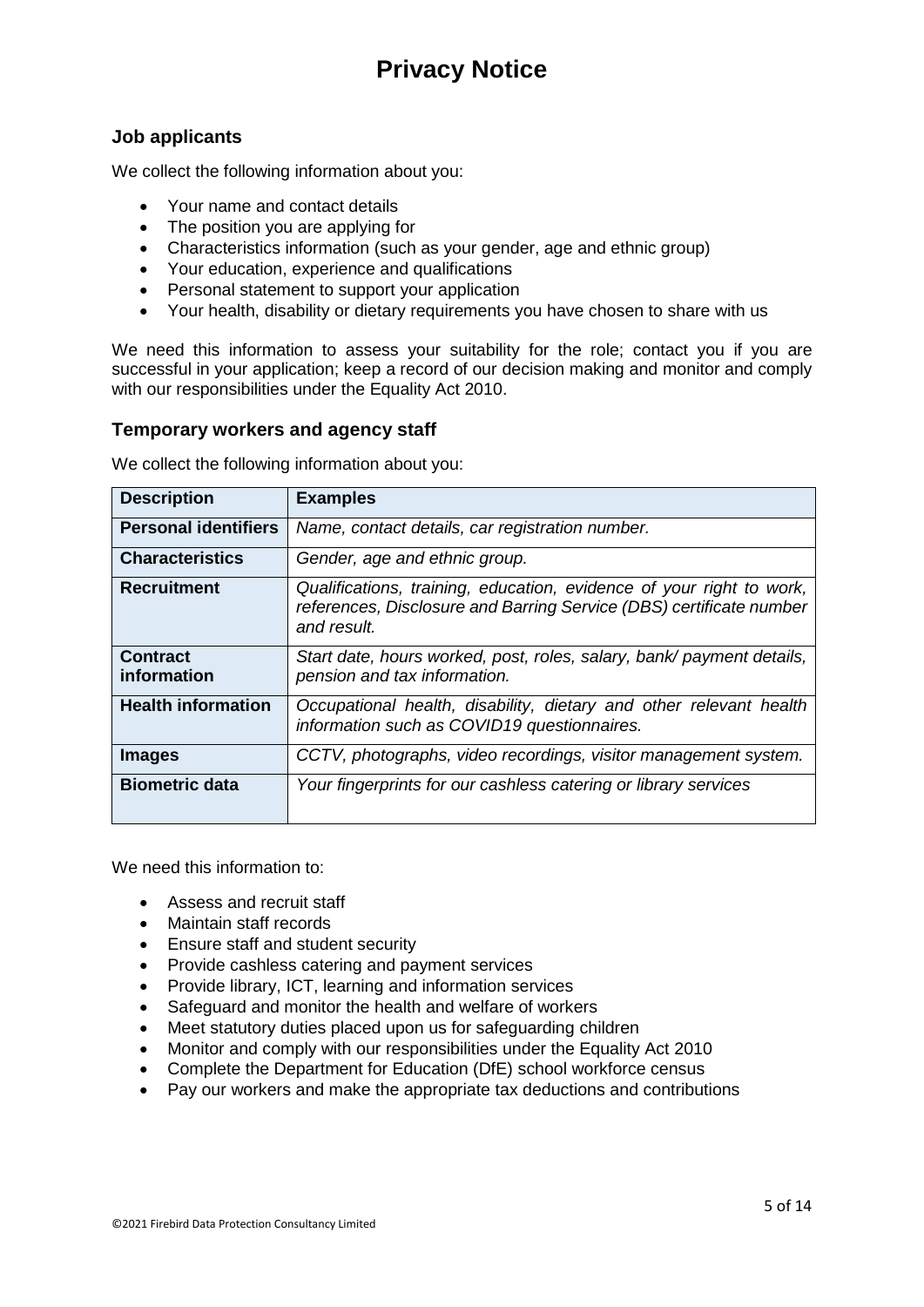## **Employees**

| <b>Description</b>              | <b>Examples</b>                                                                                                                                                             |
|---------------------------------|-----------------------------------------------------------------------------------------------------------------------------------------------------------------------------|
| <b>Personal identifiers</b>     | Name, date of birth, employee or teacher number, national insurance<br>number, car registration number                                                                      |
| <b>Characteristics</b>          | Gender, age and ethnic group.                                                                                                                                               |
| <b>Recruitment</b>              | Job application, qualifications, training, education, evidence of your<br>right to work, references, Disclosure and Barring Service (DBS)<br>certificate number and result. |
| <b>Contract</b><br>information  | Start date, hours worked, post, roles, salary, bank/ payment details,<br>pension and tax information.                                                                       |
| <b>Personnel</b><br>information | Appraisal, performance, disciplinary, complaints.                                                                                                                           |
| <b>Health information</b>       | Occupational health, disability, dietary and other relevant health<br>information such as COVID19 questionnaires.                                                           |
| <b>Work absence</b>             | Number of absences, reason for absence, fitness to work.                                                                                                                    |
| <b>Contacts</b>                 | Next of kin and emergency contacts.                                                                                                                                         |
| <b>Faith and beliefs</b>        | Religious or other beliefs.                                                                                                                                                 |
| <b>Images</b>                   | CCTV, photographs, video recordings, visitor management system.                                                                                                             |
| <b>Consent</b>                  | Consent preferences.                                                                                                                                                        |
| <b>Biometric data</b>           | Your fingerprints for our cashless catering or library services                                                                                                             |

We collect the following information about you:

We need this information for a variety of reasons such as recruitment; to enable individuals to be paid; monitor and comply with our responsibilities under the Equality Act 2010; complete the Department for Education (DfE) school workforce census; and undertake our responsibilities for safeguarding children.

For more details see our **Employee Privacy Notice** available via our websites:

[GDPR | Kingsbridge Community Primary School \(kingsbridgeprimary.co.uk\)](https://www.kingsbridgeprimary.co.uk/gdpr-1/)

GDPR – [Loddiswell Primary School](https://www.loddiswellprimaryschool.co.uk/gdpr/) (incl. Preschool)

GDPR – [Malborough with South Huish Church of England Primary School](https://www.malboroughprimaryschool.co.uk/gdpr/)  [\(malboroughprimaryschool.co.uk\)](https://www.malboroughprimaryschool.co.uk/gdpr/)

GDPR – [Modbury Primary School](https://www.modburyprimaryschool.co.uk/gdpr/)

GDPR – [Stokenham Primary School](https://stokenhamprimaryschool.co.uk/gdpr/)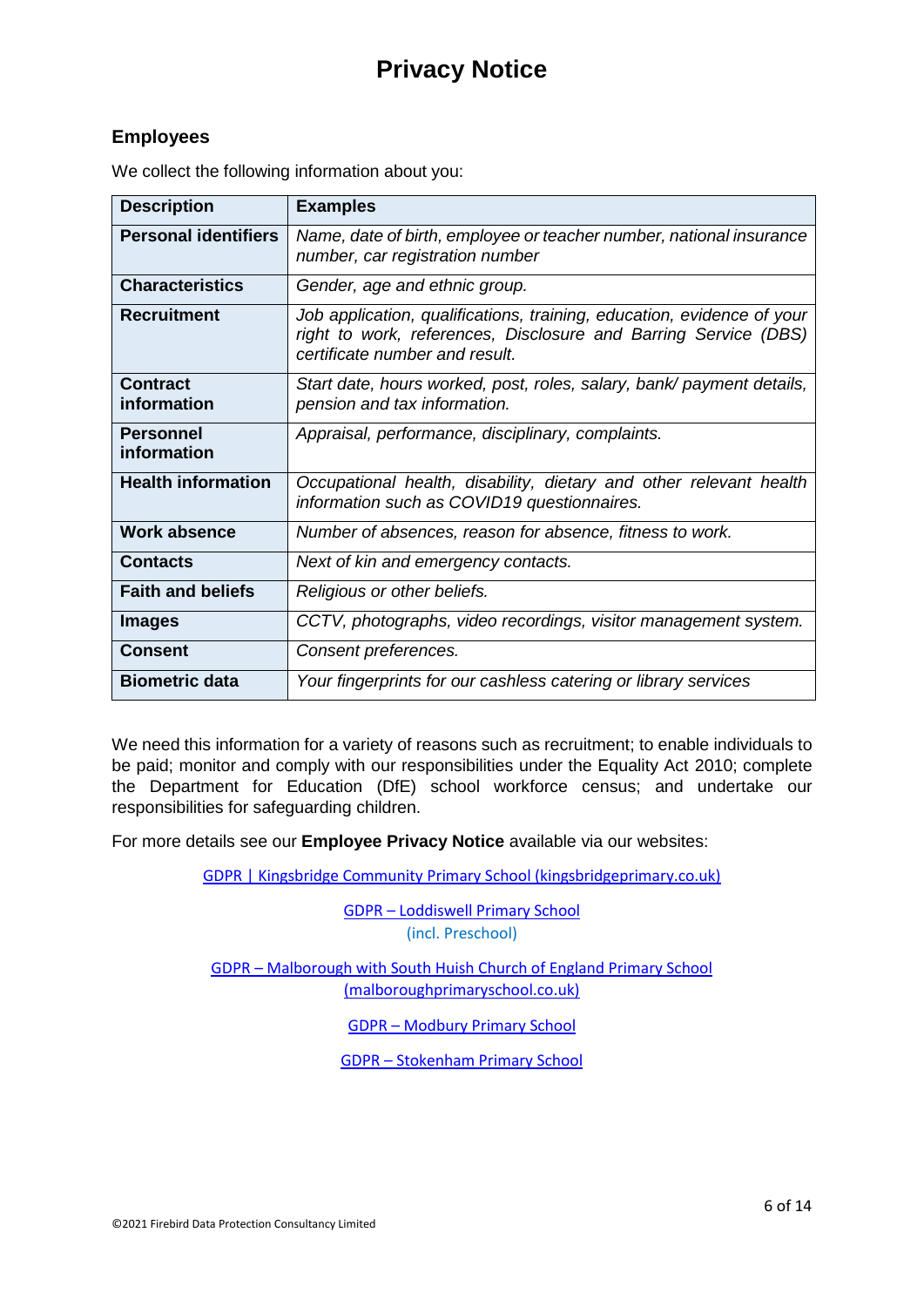## **Governance roles**

| <b>Description</b>                    | <b>Examples</b>                                                                                                                                                                                         |
|---------------------------------------|---------------------------------------------------------------------------------------------------------------------------------------------------------------------------------------------------------|
| <b>Personal</b><br><b>identifiers</b> | Name, date of birth, contact details, governor ID.                                                                                                                                                      |
| <b>Characteristics</b>                | Gender, age and ethnic group.                                                                                                                                                                           |
| Governance<br>details                 | Role, start and end dates, Disclosure and Barring Service (DBS)<br>certificate number and result, personal statement when applying for<br>the role, training or qualifications, attendance, complaints. |
| <b>Health</b><br>information          | Disability, dietary and other relevant health information such as<br>COVID19.                                                                                                                           |
| <b>Material interests</b>             | Relationships between governors or relationships between governors<br>and school staff (including spouses, partners and close relatives).                                                               |
| <b>Images</b>                         | CCTV, photographs, video recordings, visitor management system.                                                                                                                                         |
| <b>Consent</b>                        | Consent preferences.                                                                                                                                                                                    |

We collect the following information about you:

We need this information to comply with our legal obligations and governance standards and build a comprehensive picture of our school governance and how it is deployed.

For more details see our **Governance Roles Privacy Notice** available via our website:

[GDPR | Kingsbridge Community Primary School \(kingsbridgeprimary.co.uk\)](https://www.kingsbridgeprimary.co.uk/gdpr-1/)

GDPR – [Loddiswell Primary School](https://www.loddiswellprimaryschool.co.uk/gdpr/) (incl. Preschool)

GDPR – [Malborough with South Huish Church of England Primary School](https://www.malboroughprimaryschool.co.uk/gdpr/)  [\(malboroughprimaryschool.co.uk\)](https://www.malboroughprimaryschool.co.uk/gdpr/)

GDPR – [Modbury Primary School](https://www.modburyprimaryschool.co.uk/gdpr/)

GDPR – [Stokenham Primary School](https://stokenhamprimaryschool.co.uk/gdpr/)

## **Visitors to our website**

When you visit our website, we collect standard internet log information and details about visitor behaviour patterns. We do this to find out things such as the number of visitors to the various parts of our website.

We collect this information in a way which does not identify anyone. We do not make any attempt to find out the identities of those visiting this website and will not associate any data gathered, with any personally identifying information from any source.

For details about the Cookies we use, see our [Cookie Policy | South Hams Federation](https://southhamsfederation.co.uk/?page_id=1809)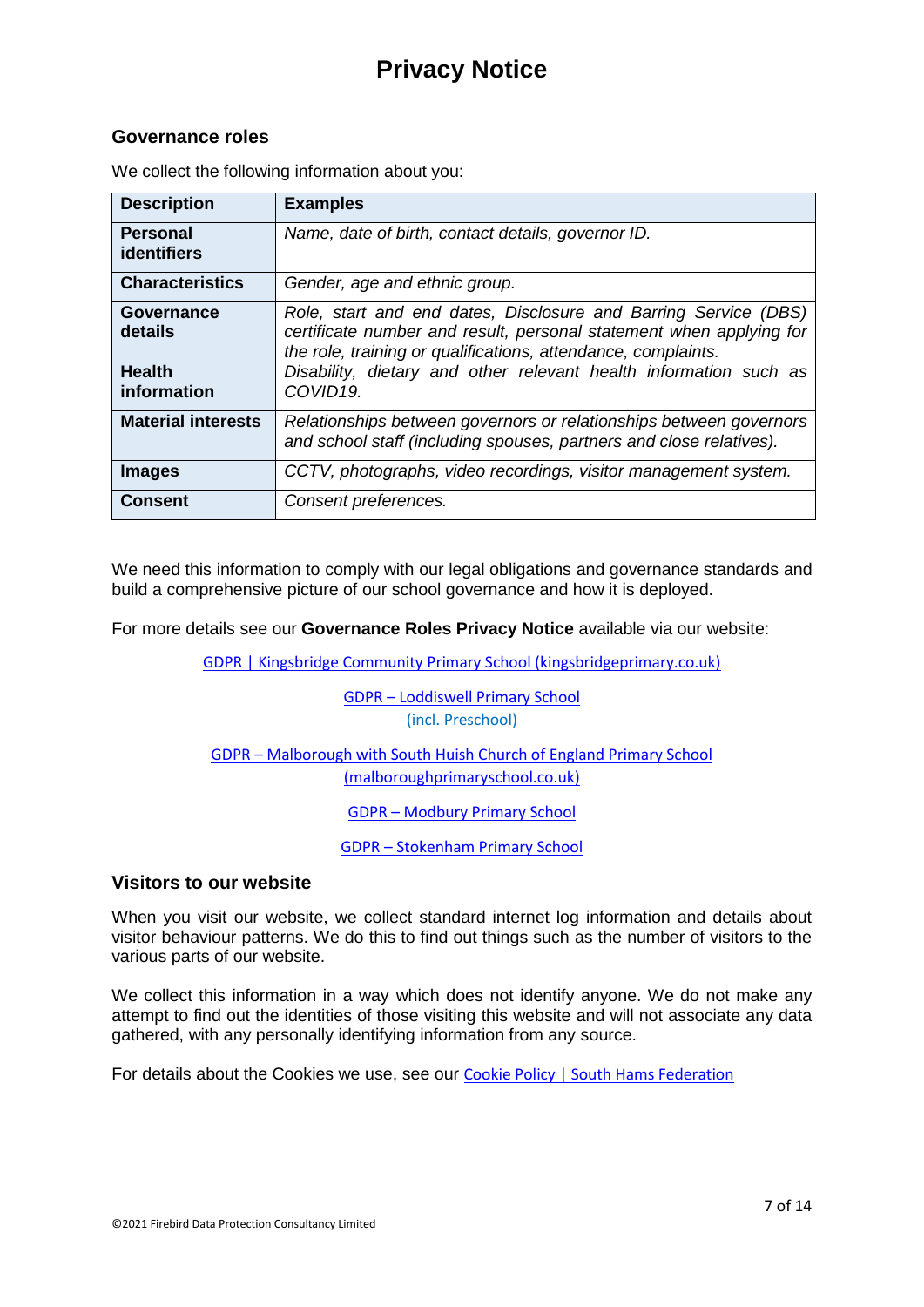## **Who we share information with**

We share information with a range of organisations, companies and agencies, where it is necessary for us to carry out our legal responsibilities and duties as a Federation of schools. We only share information about you where it is **strictly necessary** for us to do so, and the law and our policies allow us to do this. The following are examples of who we share information with:

| <b>Department for</b><br><b>Education</b>                                                    | We have a legal requirement to share certain information<br>about our pupils, employees and governors to the DfE (see<br>individual privacy notices).                                                                                                                                                                                                                                                                              |
|----------------------------------------------------------------------------------------------|------------------------------------------------------------------------------------------------------------------------------------------------------------------------------------------------------------------------------------------------------------------------------------------------------------------------------------------------------------------------------------------------------------------------------------|
| <b>Local authority</b><br><b>School Admission &amp;</b><br><b>Safeguarding Teams</b>         | We have a legal requirement to share certain information<br>about our pupils, parents, employees and governors with<br>our local authority (see individual privacy notices).                                                                                                                                                                                                                                                       |
| <b>Health Partners</b><br>Educational psychologists,<br>school nurses and health<br>visitors | We sometimes share information about our pupils with<br>health professionals, to help the pupil receive the necessary<br>educational and pastoral support they need. This is usually<br>shared with the parent's consent (and if appropriate pupil's<br>consent) unless it is necessary for us to carry out our official<br>duties or safeguard the welfare of the child (see Pupil<br>Privacy Notice available via our websites). |
| <b>Other schools</b>                                                                         | We are required to transfer our pupils' educational file to<br>their next school when they leave us (see Pupil Privacy<br>Notice available via our websites).                                                                                                                                                                                                                                                                      |
| <b>Standards</b><br><b>Testing</b><br>and<br><b>Agency</b>                                   | We are required to share information about pupils in year 2<br>and in year 6 to the Standards and Testing Agency, so they<br>can facilitate and report on our key stage 1 and key stage 2<br>national curriculum tests (commonly referred to as SATs)<br>(see Pupil Privacy Notice available via our websites).                                                                                                                    |
| <b>Examination boards and</b><br>moderators                                                  | We are required to share information about our pupils with<br>examination boards and moderators, so they can enter<br>those pupils into exams, mark their work and issue their<br>grades (see Pupil Privacy Notice available via our<br>websites).                                                                                                                                                                                 |
| Youth support services<br>and careers advisors                                               | We are required to share certain information about our<br>pupils aged 13-19 with our local authority and / or a provider<br>of youth support services, so they can provide further<br>education, advice and training to the pupil (see Pupil<br>Privacy Notice available via our websites).                                                                                                                                        |
| <b>Ofsted</b>                                                                                | We may be required to support an Ofsted inspection, where<br>an inspector asks to see a sample of the school's records.<br>These records could identify data subjects. Any identifiable<br>personal information the inspector may see, will not be<br>taken away or used in their reports.                                                                                                                                         |
| <b>Law enforcement</b>                                                                       | We may be required to share information about any person<br>we hold information about, to the police or other law                                                                                                                                                                                                                                                                                                                  |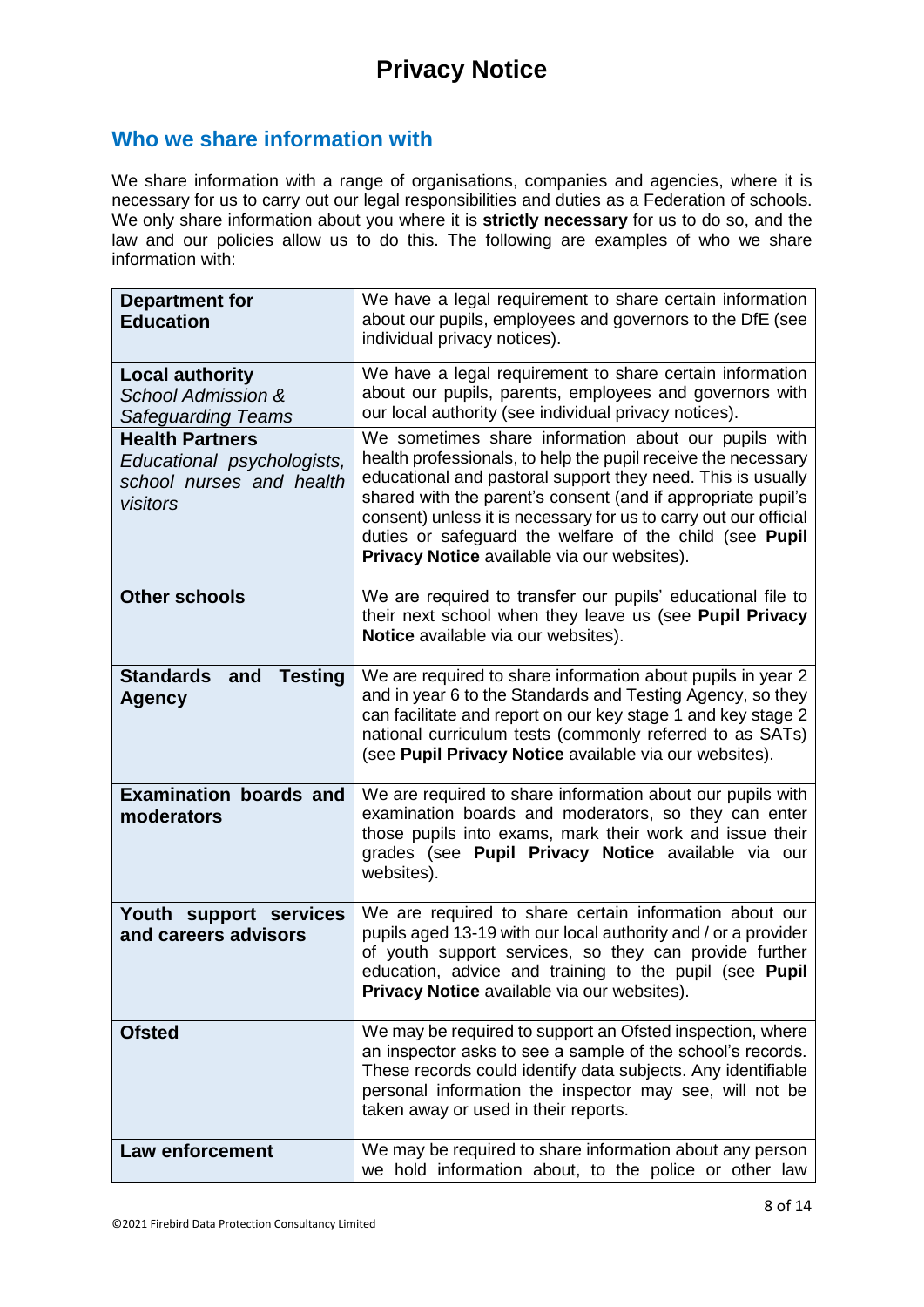|                          | enforcement agencies, to assist them in an investigation or<br>to prevent or detect a crime or safeguard individuals at risk.                                                                                                                                                                                                                                                                                                                                                                  |
|--------------------------|------------------------------------------------------------------------------------------------------------------------------------------------------------------------------------------------------------------------------------------------------------------------------------------------------------------------------------------------------------------------------------------------------------------------------------------------------------------------------------------------|
| <b>Research projects</b> | We may be invited from time to time to take part in important<br>local or national research projects or initiatives, which are<br>endorsed by the Department for Education. We will let you<br>know if we need to share identifiable pupil data as part of<br>these projects and you will be given the opportunity to opt<br>out from your data or your child's data being used in this<br>way.                                                                                                |
| <b>Federation</b>        | We may sometimes be required to share information about<br>data subjects within our Federation, so we can monitor and<br>assess the quality and consistency of our services; share<br>resources or to provide particular support to individuals. We<br>will only share identifiable information, where this is strictly<br>necessary to enable us to carry out our official duties.                                                                                                            |
| <b>Service providers</b> | We use companies that provide us with a service to help us<br>run effectively as a Federation of schools. The services we<br>often receive are IT support, professional advice (eg Human<br>Resources), legal advice, online learning or teaching<br>resources, communication services with parents, students,<br>employees or governors, catering and transport. To receive<br>these services, we sometimes need to share personal<br>information or use their products to store school data. |
|                          | We also work alongside other organisations or individuals<br>that provide services directly to our parents or pupils, such<br>as the school photographer, organisers of extra-curricular<br>clubs or activities or companies that run school trips or<br>provide accommodation or transport.                                                                                                                                                                                                   |
|                          | The companies/individuals we use may change on a regular<br>basis. If you would like information about any specific<br>companies or individuals we work alongside or receive<br>services<br>from,<br>please<br>contact<br>us<br>at<br>gdpr@southhamsfederation.org.uk                                                                                                                                                                                                                          |

## **Our legal basis for collecting, using and sharing information**

The main legal bases we rely on when we process personal information are as follows:

**It is necessary for us to perform a task which is in the public interest or to exercise our official duties**

This broad legal basis is applicable to almost all the processing we do involving personal data.

**It is necessary for compliance with a legal obligation**

This is applicable where a specific law requires us to collect or share personal data (this usually involves pupil, employee or governor data). This will include sharing data with the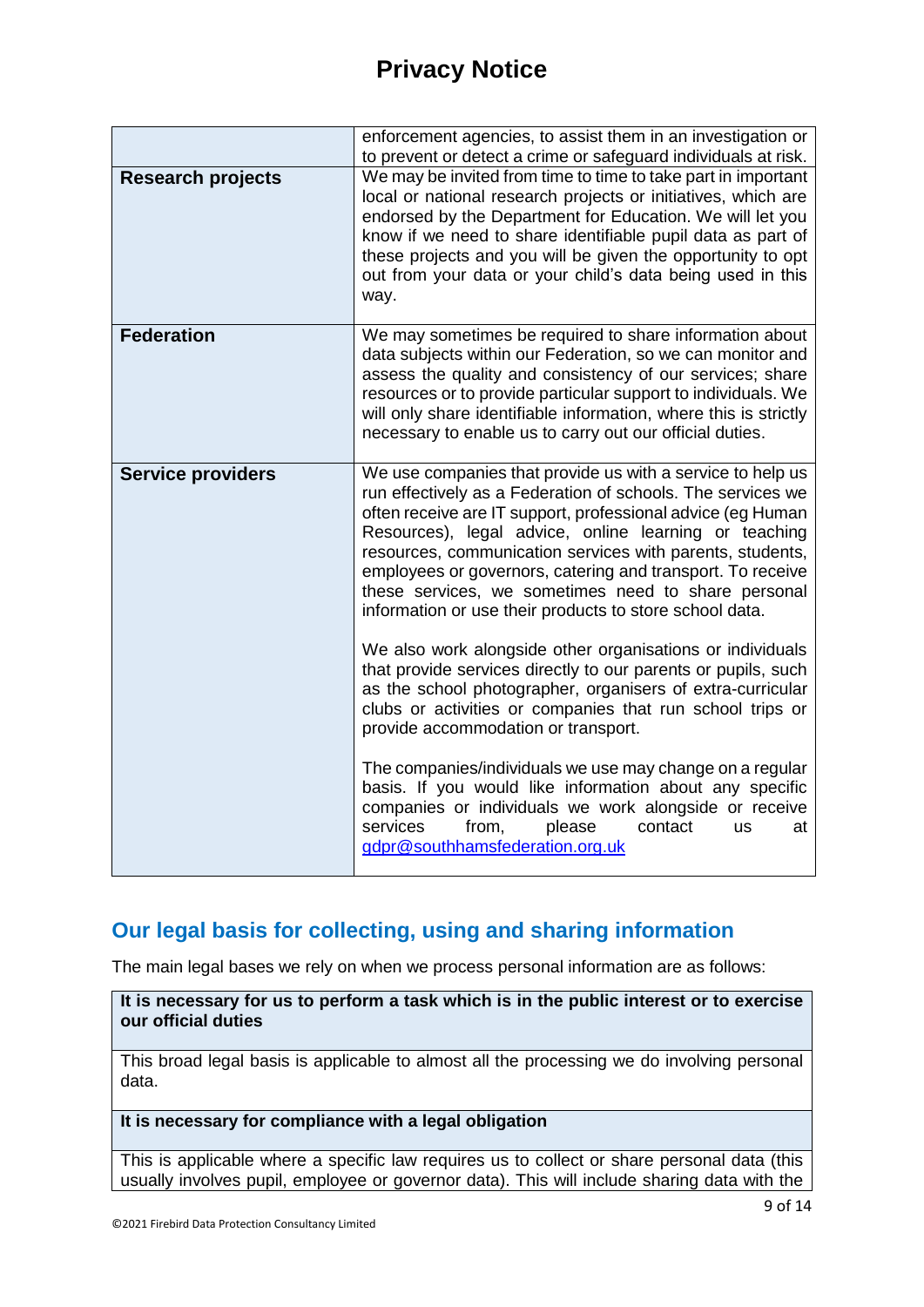Department for Education (DfE), Her Majesty's Revenue and Customs (HMRC) or HM Courts and Tribunal Service (e.g. following a court order).

#### **It is necessary for the performance of a contract**

This will mainly be applicable when we enter into a contract with our employees, parents (for paid services) or with our service providers.

#### **The data subject has given their consent**

Consent is not required for most of the processing we do, however, there are occasions when we ask for consent. For example, if we want to publish photographs or videos of pupils; collect pupil or employee fingerprints to provide them with access to our cashless catering or library systems; share data with other organisations or individuals where we are not legally required to share that data; send parents/carers electronic direct marketing or fundraising communications.

Where we are processing your data with your consent, you have the right to withdraw that consent. If you change your mind, or if you are unhappy with our use of your personal data, please let us know by contacting the relevant school office.

**The processing is necessary to protect the vital interests of the data subject or someone else**

This is applicable where a person's life could be at risk and we need to share or make available information to help them. This could involve sharing serious allergy information with staff, paramedics or other medical professionals, or other information requested by the police or social services to assist them in their enquiries to protect that person.

**The processing is necessary for our legitimate interests or the legitimate interests of a third party**

This is applicable where the processing is not required by law but is of clear benefit to the school/Federation or the data subject; there is limited privacy impact on individuals and the individual reasonably expects us to use their data in this way. This legal basis is not relied upon where the school is processing the data to perform its official tasks.

When we process **'special category'** data, we must have another legal basis. Special category data is personal data which reveals *a person's racial or ethnic origin, political opinion, religious or philosophical beliefs, trade union membership, genetic data, biometric data (such as fingerprints), health, sex life or sexual orientation*.

The main legal bases we rely on when we process this type of data is as follows:

#### **The data subject has given explicit consent**

This is usually applicable where we ask for health, dietary information or biometric data such as fingerprints.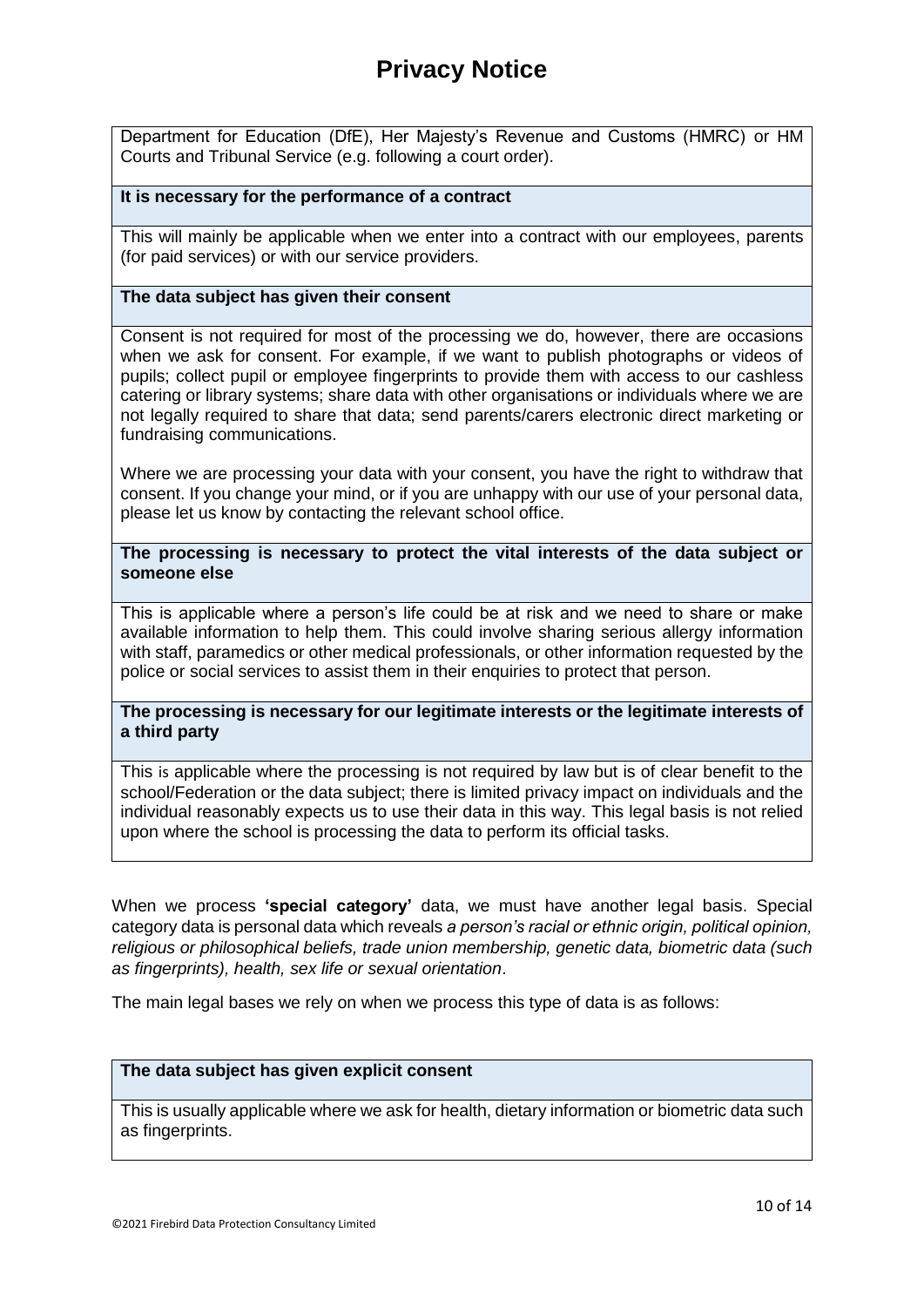**The processing is necessary for performing any right or obligation which is imposed on the school/Federation in relation to employment, social security and social protection law (e.g. safeguarding individuals at risk; protection against unlawful acts; prevention against fraud)**

This is usually applicable where we are performing our duties under employment related laws e.g. health and safety, equality or tax or where we have taken action to safeguard individuals at risk.

**It is necessary to protect the vital interests of any person where the data subject is physically or legally incapable of giving consent**

This could be relied upon in situations where someone has become seriously ill on our premises and we are asked by medical practitioners (such as paramedics), to share information we know about that person's health or allergies.

**The processing is necessary for the establishment, exercise or defence of legal claims**

We may share or use special category data where legal action is being considered or underway.

**The processing is necessary in the substantial public interest**

This may be relied upon in circumstances where our processing is necessary to safeguard children or others at risk or where we respond to requests from the Police or law enforcement bodies, to assist in an investigation to prevent or detect an unlawful act.

**The processing is necessary for the assessment of the working capacity of the employee**

This will be applicable where an employee has been absent from work due to illness or injury, and we need to assess whether they are fit to return to work.

This list is not exhaustive.

## **How we protect your information**

We take our security responsibilities seriously to protect your personal data from accidental or unlawful access, disclosure, loss, damage or destruction. For example:

- Access to our data is on a strict need to know basis
- Our electronic records are held on encrypted servers
- We have strict visitor management security procedures in place
- Our sensitive paper files are locked away with restricted access to the keys
- Our employees, volunteers and governors are subject to Disclosure and Barring Service (DBS) checks and employee contracts contain confidentiality clauses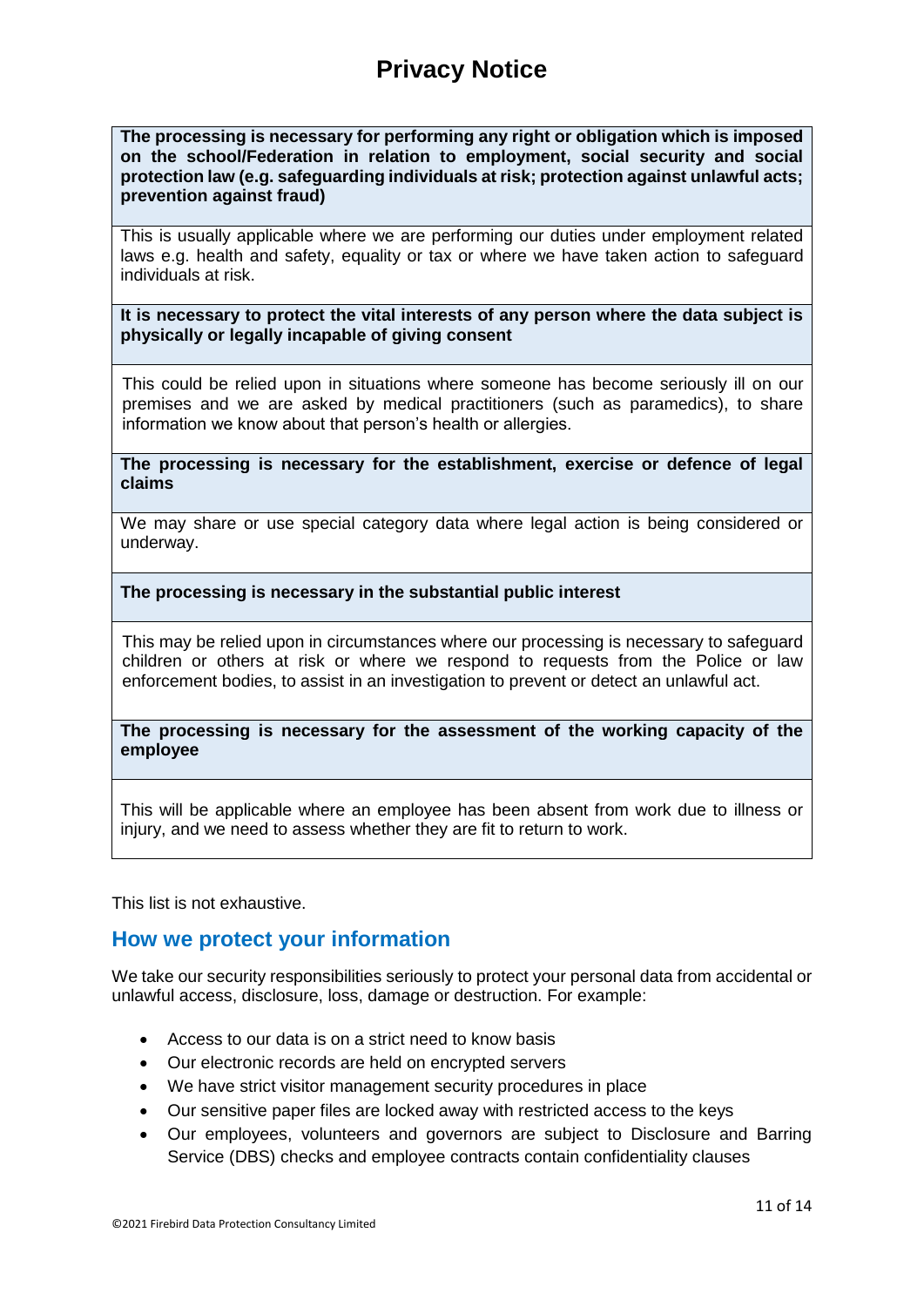- We have policies, procedures and training around data protection, security, record disposal and confidentiality. Our **Data Protection Policy** is available via our websites.
- We use encrypted email or secure file sharing platforms to share personal data with external organisations
- We carry out due diligence checks on our service providers and Data Protection Impact Assessments, where required.
- We use up to date virus and malware protection software; security patches are applied promptly, and we back up our data regularly.

## **Storing personal data**

The personal information we collect and store is essential for our Federation's operational use. We only keep personal information for as long as we need to, and where it is necessary to comply with any legal, contractual, accounting or reporting obligations. After this period, we delete or securely destroy personally identifiable data.

For more information about how long we keep personal data for see our **Record Retention Schedule** available via our websites :.

[GDPR | Kingsbridge Community Primary School \(kingsbridgeprimary.co.uk\)](https://www.kingsbridgeprimary.co.uk/gdpr-1/)

GDPR – [Loddiswell Primary School](https://www.loddiswellprimaryschool.co.uk/gdpr/) (incl. Preschool)

GDPR – [Malborough with South Huish Church of England Primary School](https://www.malboroughprimaryschool.co.uk/gdpr/)  [\(malboroughprimaryschool.co.uk\)](https://www.malboroughprimaryschool.co.uk/gdpr/)

GDPR – [Modbury Primary School](https://www.modburyprimaryschool.co.uk/gdpr/)

GDPR – [Stokenham Primary School](https://stokenhamprimaryschool.co.uk/gdpr/)

### **Overseas transfers**

We mainly store our data in the UK or the European Economic Area (EEA), however some of our service providers may store personal data outside these areas (usually in the USA). Where this is the case, we have a contract with these service providers which ensures they process our data securely and in line with our data protection laws.

## **Your data protection rights**

You have the following rights under the data protection laws:

The right to:

- Be told how your personal data is being processed (see our privacy notices).
- Request access to your personal data.
- Rectify personal data held about you which is inaccurate or incomplete.
- Have your data erased in certain circumstances.
- Restrict the processing of your information in certain circumstances.
- Object to your information being used for public interest or direct marketing purposes.
- Ask that your personal data is transferred from one organisation to another or given to you, in certain circumstances.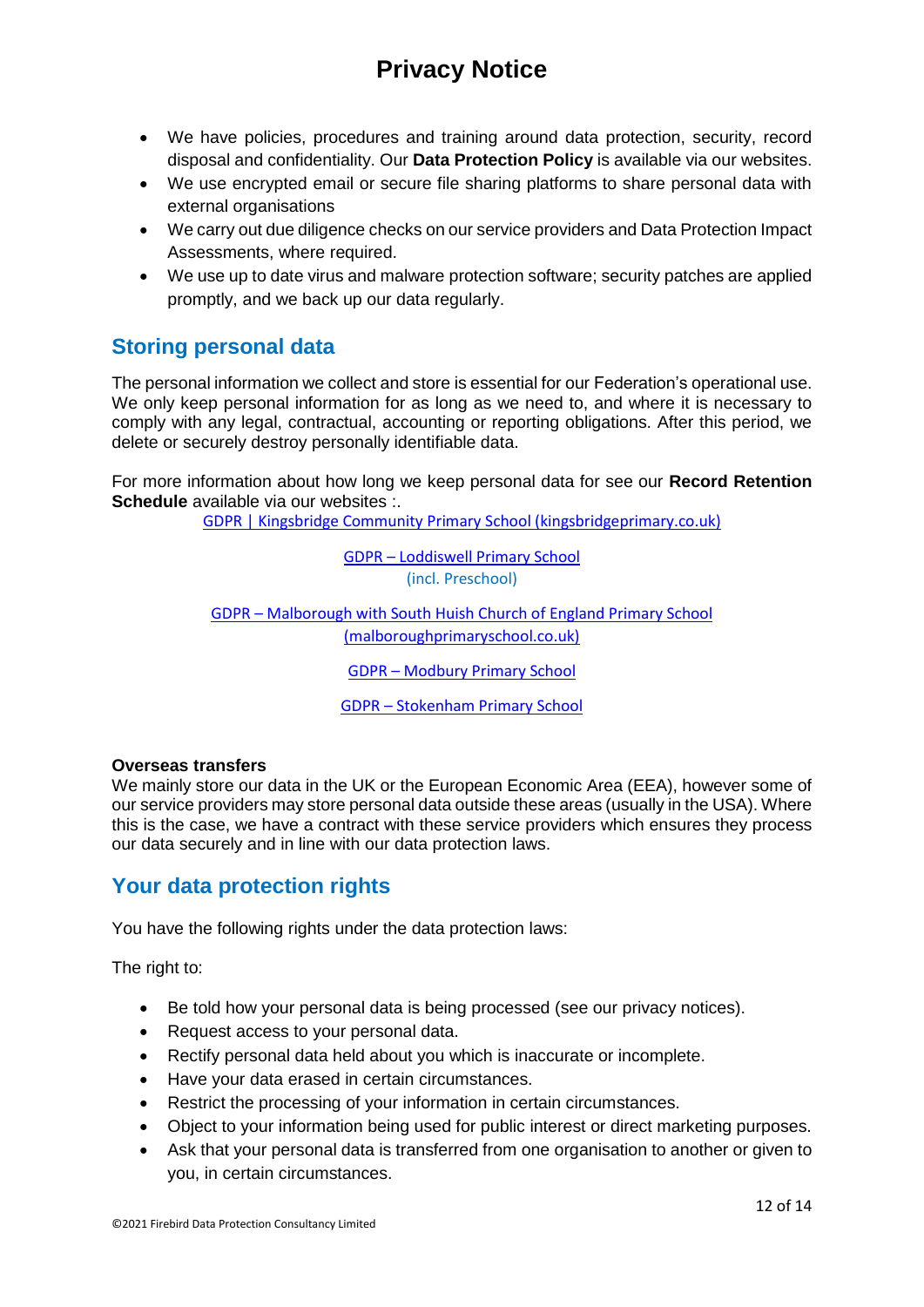- Not be subject to decisions based purely on automated processing where it produces a legal or similarly significant effect on you.
- Complain if you are not happy with the way your data has been handled, and to escalate this to the Information Commissioner if you remain dissatisfied.

To exercise these rights, please contact us by emailing [gdpr@southhamsfederation.org.uk](mailto:gdpr@southhamsfederation.org.uk). You are not usually required to pay a fee and can expect to receive a response within one calendar month. Further information about your data protection rights can be found on the Information Commissioner's Office website at [www.ico.org.uk](http://www.ico.org.uk/)

## **Feedback and complaints**

We work to high standards when it comes to processing your personal information. We hope you will always be happy with the way we handle your information, however if we have not met your expectations, please let us know so we can put things right.

To do this, please email the relevant school at :

| Kingsbridge           |                          | admin@kingsbridge-pri.devon.sch.uk             |
|-----------------------|--------------------------|------------------------------------------------|
| Loddiswell            | $\overline{\phantom{a}}$ | loddiswell@southhamsfederation.org.uk          |
| Loddiswell Preschool: |                          | loddiswellpreschool@southhamsfederation.org.uk |
| Malborough            |                          | malborough@southhamsfederation.org.uk          |
| Modbury               |                          | modbury@southhamsfederation.org.uk             |
| Stokenham             | $\mathbf{r}$             | stokenham@southhamsfederation.org.uk           |

If you would like to make a formal complaint, our complaints procedure is available via our websites:

| Kingsbridge<br>Loddiswell Primary & | ٠<br>÷                        | https://www.kingsbridgeprimary.co.uk/policies/<br>https://www.loddiswellprimaryschool.co.uk/policies/ |
|-------------------------------------|-------------------------------|-------------------------------------------------------------------------------------------------------|
| Preschool                           |                               |                                                                                                       |
| Malborough                          | ÷                             | https://www.malboroughprimaryschool.co.uk/policies/                                                   |
| Modbury                             | ٠<br>$\overline{\phantom{a}}$ | https://www.modburyprimaryschool.co.uk/policies/                                                      |
| Stokenham                           | ٠                             | https://stokenhamprimaryschool.co.uk/policies/                                                        |

## **Data Protection Officer**

Our Data Protection Officer (DPO) is Amber Badley, an external consultant appointed under a service contract. If you have any queries about this privacy notice or any matter relating to the handling of your personal data, you can contact our DPO directly at DPO@firebirdltd.co.uk or by writing to the relevant school at:

| Kingsbridge           |    | admin@kingsbridge-pri.devon.sch.uk             |
|-----------------------|----|------------------------------------------------|
| Loddiswell            |    | loddiswell@southhamsfederation.org.uk          |
| Loddiswell Preschool: |    | loddiswellpreschool@southhamsfederation.org.uk |
| Malborough            |    | malborough@southhamsfederation.org.uk          |
| Modbury               | ۰. | modbury@southhamsfederation.org.uk             |
| Stokenham             | ٠  | stokenham@southhamsfederation.org.uk           |